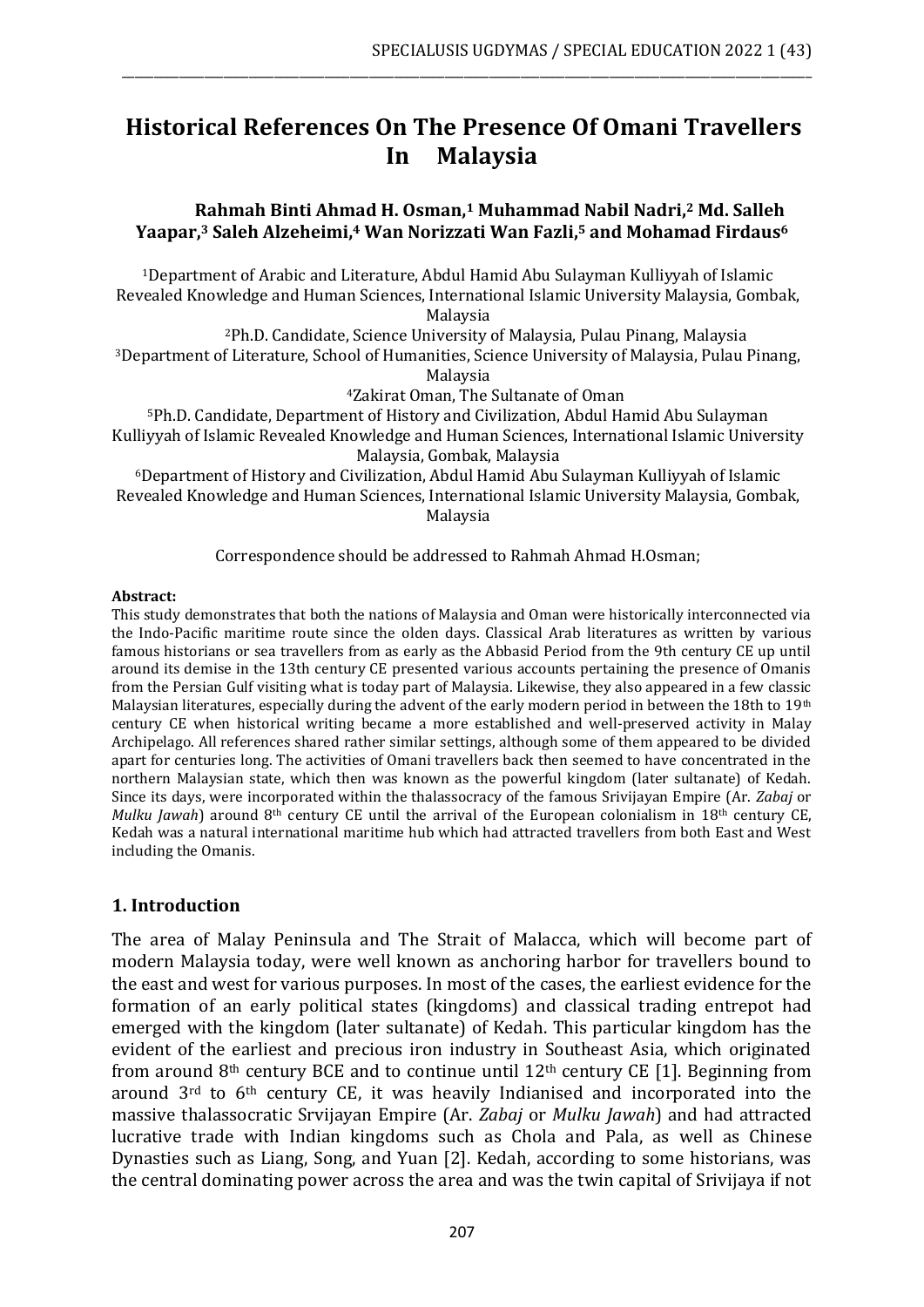the capital itself [3]. The kingdom converted to Islam in 1136CE and later Srivijaya itself evaporated in 13th to 14th century CE, however, together with other neighbouring kingdoms such as Kelantan, Terengganu, Pahang, and later Melaka and Johor, Kedah continued to enjoy being the hotspot for Arab-Indian Muslim travellers mostly merchants and courtiers until colonial power such as Great Britain dominated the Strait of Malacca through the establishments of their colonies in Pulau Pinang (Penang), Melaka (Malacca) and Singapura (Singapore) in between 1786 to 1824.

\_\_\_\_\_\_\_\_\_\_\_\_\_\_\_\_\_\_\_\_\_\_\_\_\_\_\_\_\_\_\_\_\_\_\_\_\_\_\_\_\_\_\_\_\_\_\_\_\_\_\_\_\_\_\_\_\_\_\_\_\_\_\_\_\_\_\_\_\_\_\_\_\_\_\_\_\_\_\_\_\_\_\_\_\_\_\_\_\_\_\_\_\_\_\_\_\_\_\_\_\_\_\_\_\_\_\_\_\_

Historically, both the nations of Malaysia and Oman were interconnected via the prosperous Indo-Pacific maritime route throughout the periods mentioned. The arrival of the Middle Eastern missions to classical Malaysia appeared to have been aided by the skill and bravery of Arab ship masters mainly dominated by the Omani nation. By referring to the classical Omanis, we do not confine them just within a specific modern nation-state border of The Kingdom of Oman. The people did indeed originate from the heartland of the al-Azad Arabian tribe in what is now known as Muscat, Suhar, Julfar, Qalahat, Sur, and the surrounding coastal areas of the modern nation, however we should take note that since the  $6<sup>th</sup>$  to  $7<sup>th</sup>$  century CE the people had freely established their other colonies elsewhere across the water, in various ports and coasts of the Persian Gulf such as at Basra, Siraf and Hormuz. The people continued to spread their influence outside the gulf where they also went as far as to settle in the East African Swahili coast and at some western Indian ports such as at Gwadar Their cultural foundation which had encouraged their diaspora was to maintain their international mercantile and seafaring lifestyle intact given that those are their only sources of wealth and maintaining in power. This was however, just like Malaysians was ended by the Indian Ocean monopoly forcefully inflicted by The British Empire in between 18th to 20th century CE.

The evident pertaining the historical presence of Omani travellers in Malaysia could be found from classical writings by Arab writers, some did pioneer traveling themselves such as Abu Dulaf al-Muhalhil (c. 10<sup>th</sup> century CE), while many others did by compiling lores or accounts they gathered from various sources into short treatises (Ar. *risalat*) [4]. This period span The Golden Age of the Abbasid Caliphate from 8th century CE to 12th century CE. Likewise, the presence also appeared in a few classical Malay literatures such as At-Tarikh Silsilah Negeri, Kedah [5]. Although their appearance as surviving historical materials was quite late in between 18<sup>th</sup> to 19<sup>th</sup> century CE, however, they are the only precious accounts in accessing the related accounts from the olden days. It is noticeable that sources from both sides were separated by means of centuries, thus also visible from the style. The former had directed their interests towards recording the lucrative commodities and immediate settings they found in Malaysia which matched their contemporary activities. While the latter was done in the time when the late classical Islamic intellectualism and academia from the Middle East began to take root in their area. The proper 'history' (Ar. *tarikh*) genre of writing began to spread, however still resonates the Persians Shahnameh style used to write the royal genealogical history from 15th to 16th century CE. All sources help in contextualising Malaysian distant past useful for its current and future development culturally and economically.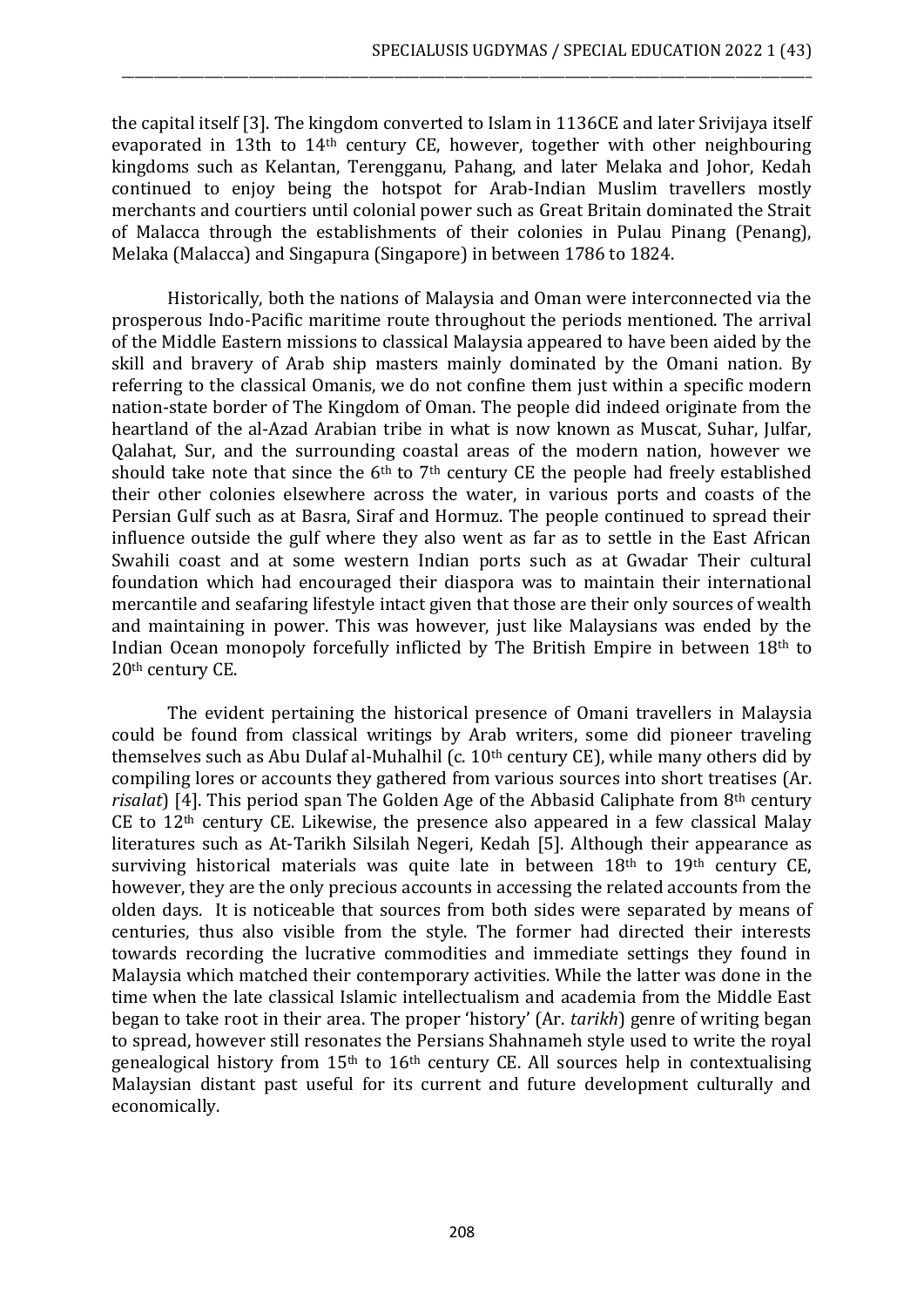# **2. Data Availability: Omani Travellers in the Classical Arab Literatures**

There are many classical Arabic literatures from as early as 9<sup>th</sup> century CE which provide information pertaining pioneering Arab travels to the east, however only some do notably contain references to Omani visitations to places located geographically within what is known today as Malaysia. Some of the writers might not have written their books or *risalah* in Oman, however they were Omani-Azadi Arabs by blood who had settled in their people's various colonies and culturally related. The Arab writers were:

\_\_\_\_\_\_\_\_\_\_\_\_\_\_\_\_\_\_\_\_\_\_\_\_\_\_\_\_\_\_\_\_\_\_\_\_\_\_\_\_\_\_\_\_\_\_\_\_\_\_\_\_\_\_\_\_\_\_\_\_\_\_\_\_\_\_\_\_\_\_\_\_\_\_\_\_\_\_\_\_\_\_\_\_\_\_\_\_\_\_\_\_\_\_\_\_\_\_\_\_\_\_\_\_\_\_\_\_\_

- 1. Sulaiman at Tajir (c. 851 CE, wrote *Akhbar as Sin wa al-Hind*)
- 2. Ibn Khordadzbeh (c. 844-848CE, wrote *Kitab al-Masalik wa al-Mamalik*)
- 3. Al-Ya'qubi (c.875-880CE, an Abbasid historian)
- 4. Ibn al-Faqih (c.902CE)
- 5. Abu Zaid (c. 916CE, modified and completed *Akhbar asSin wa al-Hind*)
- 6. Abu Dulaf (c. 940CE)
- 7. Al-Mas'udi (c. 943, wrote *Muruj, adz-Dzahab* and several historical genesis histories)
- 8. Buzurg bin Shahriyar al-Ramhurmuzi (c. 9th century CE, wrote *'Ajaib al-Hind*)
- 9. Al-Biruni (c. 1030CE, wrote an extensive and detailed account on India)
- 10. Al-Idrisi (c. 1154CE, wrote *Kitab Nuzhat*)
- 11. Al-Baladhuri (c. wrote, *Kitab al-Ansab*)
- 11. Yaqut al-Hamawi (c. 1224)

Majority of these classical writers wrote rather in the traditional way of transmitting Islamic hadiths or Arabian lore, their compilations usually were simple, incomplete, and obscure, however informative and unique. The technique during that time was to record or transmit *per se* without much interpretation or analysis in the way later Muslim historians will do in separate exegesis. The advantage to this is that it leaves open for later observers to freely access the raw settings of the accounts without any concern of biases, thoughts, interpretation, and analysis of writers or observers from different period. The job of the writers would only to transmit whatever ready for them to record and leave the rest for the others, no matter how anachronistic the accounts were according to the proper historical methodology. Some of those might be perceived as mere myths or illogical fables by society during a particular period but not by the others. Historians who went through these works thus should handle with care and to have a neutral attitude to be able to contextualise correctly any relevant discussions related to the accounts.

One of the earliest accounts of the corresponding travel of Omani to Malaysia would be that which was written by Sulaiman, Merchant (Ar. *At-Tajir*) around the early second half of 9th century CE. He was a Sirafian trader (modern Bushehr, Iran) and its seafarers who had gone as far as to China according to Ferrand via the very similar sea route used by other Persian Gulf ships. The route passed by the Omani port of Muscat before crossing the vast ocean heading towards Quilon (Ar. *Kolam*) and Sri Lanka (Ar. *Sailan* or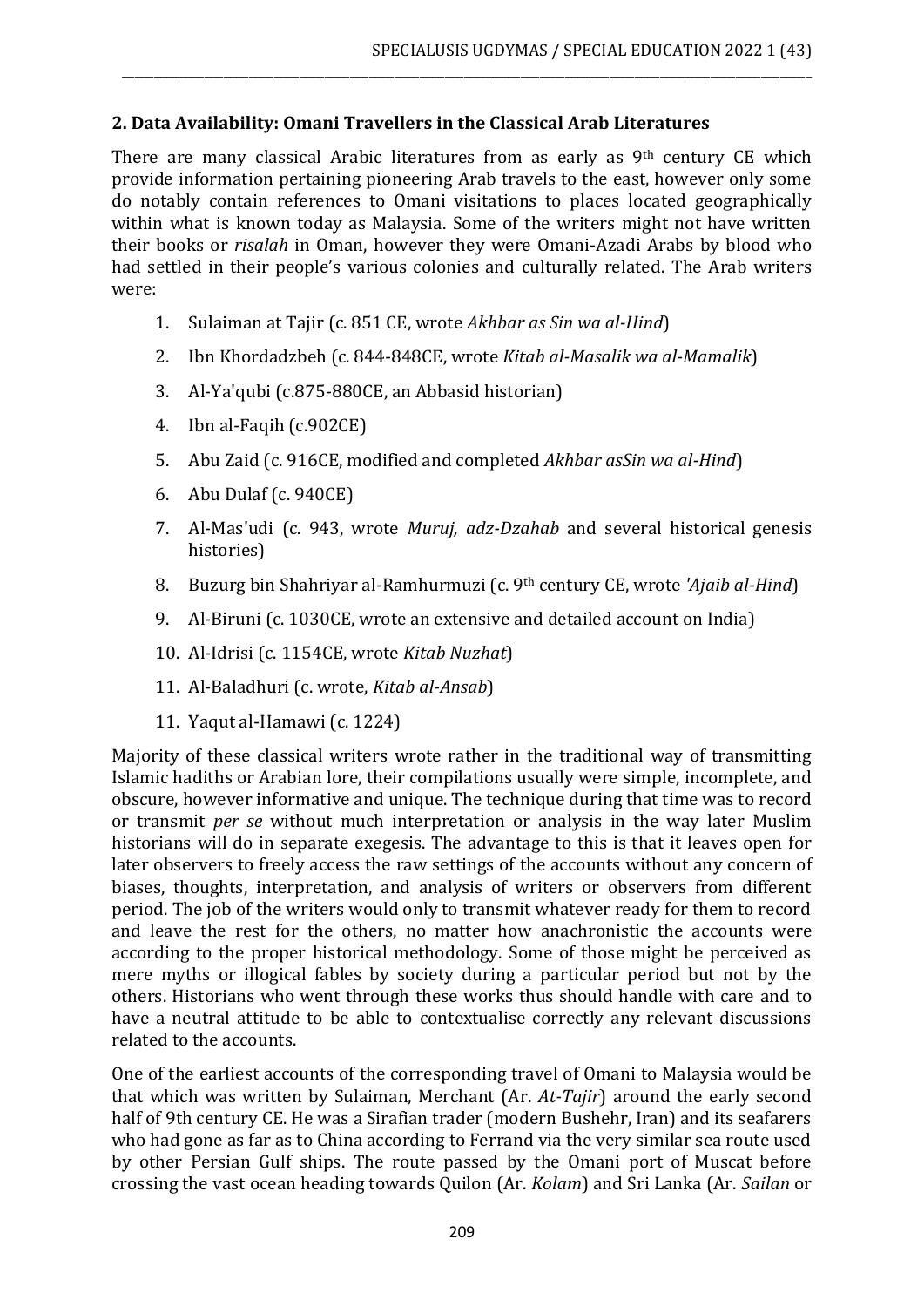*Sarandib*) aided by monsoon winds which blew their sails in April on the coast of India and in September to reach the Malay ports. Indeed, after one month from departure Sulaiman arrived at Kedah (Ar. *Kalah*, also *Kalah-Bar,* an Arabo-Persian reference for 'The Land of Kalah') located in the modern northern part of Malaysia [6]. To the east of this he mentioned the island of Tioman (Ar. *Tiyumah*). Both were bustling emporiums which controlled international trade on both sides of the Malaysian peninsula. Some traders from China, India, and the Middle East did not travel to the extreme distance from their home ports, however, had chosen to trade their commodities such as tea, metal, silk, glassware, beads, etc. midway at the entrepots mentioned. The locals other than helping providing premises for such activity would also offer their own commodities in the form of aromatics, iron, gold, tin, semiprecious stones, forest produces, sea produces, etc. Which was why their land was called as magical (Ar. *'ajaib*) or prosperous as gold (Ar. *dzahab*).

\_\_\_\_\_\_\_\_\_\_\_\_\_\_\_\_\_\_\_\_\_\_\_\_\_\_\_\_\_\_\_\_\_\_\_\_\_\_\_\_\_\_\_\_\_\_\_\_\_\_\_\_\_\_\_\_\_\_\_\_\_\_\_\_\_\_\_\_\_\_\_\_\_\_\_\_\_\_\_\_\_\_\_\_\_\_\_\_\_\_\_\_\_\_\_\_\_\_\_\_\_\_\_\_\_\_\_\_\_

According to Sulaiman, he reported that all Middle Eastern commodities laden to be deported eastward at his time will be delivered from Basrah to gather first at Siraf [7]. From there the 'Chinese' ships will head to Muscat and Suhar passing several locations. According to some scholars, the reference to Chinese (Ar. Siniyyah) might refer to any kind of Indian Ocean ship associated with Chinese trade instead of literally manned by Chinese, considering that Chinese maritime technology and skill proper at that time was known to be incapable to cross the deep sea until the advent of the Song and Yuan Dynasties [8]. Instead, the Chinese used to employ Malays, maritime vessels and crews for their expeditions referred as 'of Kunlun'. During Sulaiman's time, he stated that the whole coast of the Malaysian Peninsula was coined of Kalah and situated to the right (Ar. *yamin*, eastward) of India (Ar. *al-Hind*) [9]. Kalah was stated to be ruled by a king, and the people of all statuss wore a similar kind of draped waistcloth known in Arabic as *al-futh* which is equivalent to modern Yemeni *al-futhah* and Malay *sarong*, and water were extracted from a well rather than a river or springs [10]. From Kalah, Sulaiman recalled the route towards Tioman.

According to Sulaiman and in the extended version by Abu Zaid (c. 9<sup>th</sup> to  $10<sup>th</sup>$  century CE), Kalah was a country where riches sought by Arabian traders may be found in abundance:

"....also subject to the Maharaja (of Zabaj) is the country of Kalah, which is midway between China and Arabia. The country of Kalah covers an area of 80 square *parasang* (distance unit of measurement). The city of Kalah is a market where are concentrated the trades of aloes, camphor, sandalwood, ivory, tin, ebony, brazilwood and all kinds of spices and herbs which would be too long to describe. It is in this port that sail the vessels from Oman [11].

Abu Zaid was indeed the most detail classic Arab chronicler in describing the relationship enjoyed between the Omanis and Kedah. In his 916CE work, he had stated the presence of Kalah as part of the extensive maritime empire of Zabaj (historians believed to represent Srivijaya). According to him, the whole stretch of the land was regarded as the novel of world seafaring activities, spanning in Middle East to China and beyond:

"It is to this port that the ships of Oman come, and it is from this port that the ships leave for Oman [12].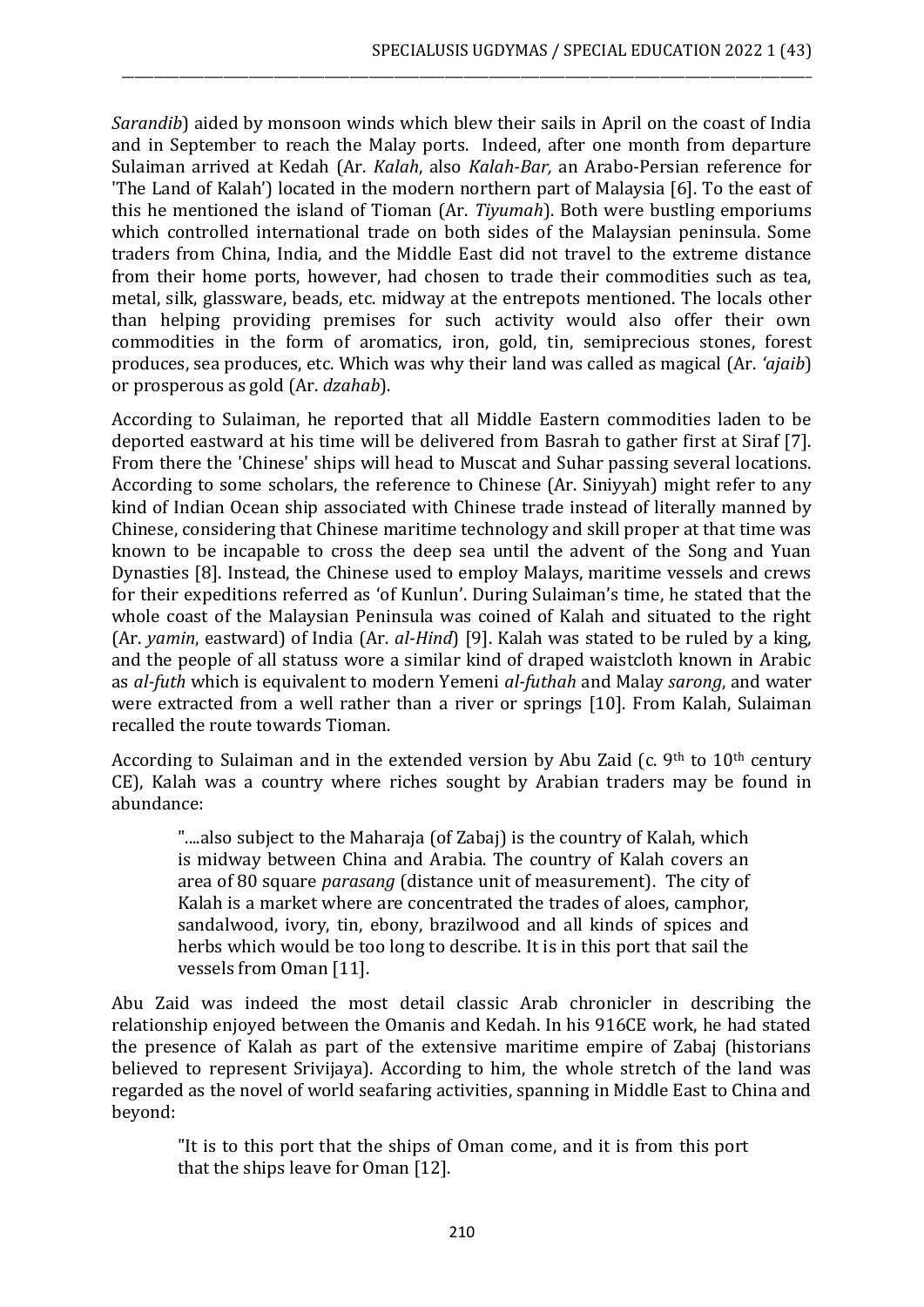Ibn Khordadzbeh (c. 9th century CE) added in his *Kitab al-Masalik was al-Mamalik* that Kalah was a part of a large polity known as Jabah al-Hindi which was somehow the same entity with Zabaj [13]. Upon arriving, Omani, sailors never fail to stop midway there either going to or from Oman and gathering local lucrative materials such as aloeswood, camphor, sandalwood, ivory, tin, ebony, and spices of different kinds [14].

\_\_\_\_\_\_\_\_\_\_\_\_\_\_\_\_\_\_\_\_\_\_\_\_\_\_\_\_\_\_\_\_\_\_\_\_\_\_\_\_\_\_\_\_\_\_\_\_\_\_\_\_\_\_\_\_\_\_\_\_\_\_\_\_\_\_\_\_\_\_\_\_\_\_\_\_\_\_\_\_\_\_\_\_\_\_\_\_\_\_\_\_\_\_\_\_\_\_\_\_\_\_\_\_\_\_\_\_\_

In around the 10th century CE, al-Mas'udi resonated similar accounts about Kalah, located sixth in sequence of seaborne travel from Siraf, Muscat, Suhar, Quilon, and Anniqbalus (Nicobar) [15]. He stated:

"The fourth sea is that of Kalah Bar as we have said. It has also the name of the Sea of Kolah. The water in this sea is shallow; the shallower the sea is, the more frequent are accidents, and the greater is the danger. In this sea there are many islands and *saddad* (reefs). This word is the plural of *sadd*; so the sailors call it the land between two seas, which they have to pass it. Several islands and mountains of this sea are worth of notice…[16]

"Between the country of Kalah are mines of white lead (Ar. *rassas*, tin), and mountains rich in silver, which contain also gold and lead; but it cannot be separated [17].

"Monkeys are also found on the coasts of the straits of Zanij (also Zabij or Zabaj), in the Chinese sea, and in the dominions of Maharaj, who, as we have already said, is the king of the islands opposite the kingdom of China, being situated between the kingdom of al-Ballahara (in India) and China. The monkeys of those countries are very numerous and famous for the perfection of their figures. From thence, monkeys and serpents were brought to al-Muqtadir (Abbasid Caliph in Baghdad). They were in long chains, and some of the monkeys had beards and long whiskers; some were young and others old. The present was accompanied by many other curiosities of the sea; they were brought by Ahmad bin Hilal who was then the governor of Oman. These monkeys are very well known to the sailors of Siraf and Oman, who trade with the country of Kolah (which is Kalah) and az-Zanij; they are also acquainted with the way of hunting the crocodiles, which live at the bottom of the water [18].

The journey of Sindbad, a gallant master navigator and adventurer hero of the Persian Gulf and Indian Ocean (thus nicknamed Sindbad 'The Great of Sindh') was also mentioned about Kalah in his Fourth Voyage taken from The Tale of One Thousand and One Nights written in between 8<sup>th</sup> to 9<sup>th</sup> century CE. Although the tale was just like any other identical romances genre, the settings usually fit those contemporary to the writers. In it was said that:

"From the island of al-Naqus we went in six days to that of Kalah. Then we entered the kingdom of Kalah. It is a great empire bordering with India, in which there are mines of tin, plantations of bamboo, and excellent camphor. The king is a powerful ruler and governs the island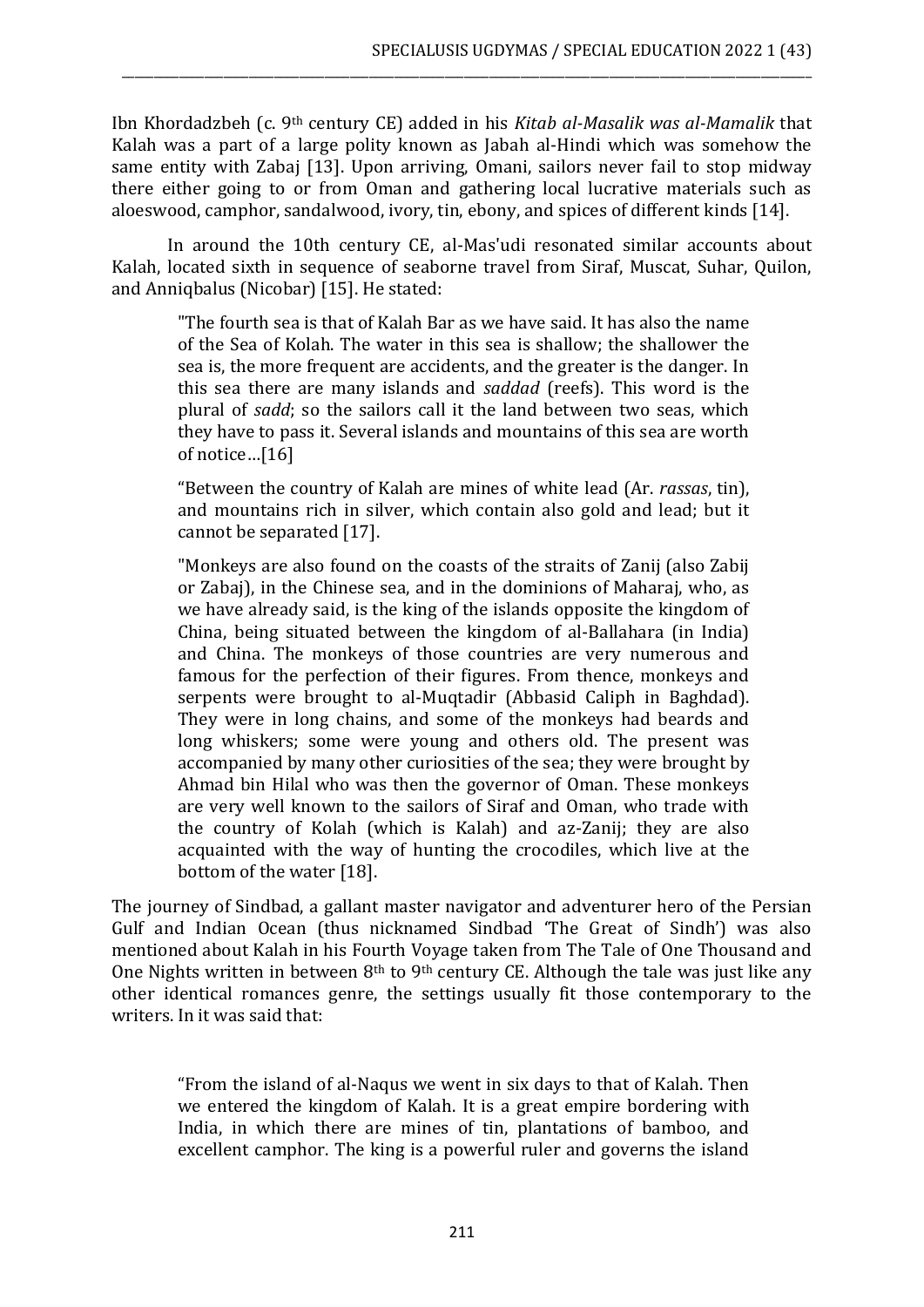of al-Naqus, in which there is a town also called al-Naqus, which is two days in extent [19].

\_\_\_\_\_\_\_\_\_\_\_\_\_\_\_\_\_\_\_\_\_\_\_\_\_\_\_\_\_\_\_\_\_\_\_\_\_\_\_\_\_\_\_\_\_\_\_\_\_\_\_\_\_\_\_\_\_\_\_\_\_\_\_\_\_\_\_\_\_\_\_\_\_\_\_\_\_\_\_\_\_\_\_\_\_\_\_\_\_\_\_\_\_\_\_\_\_\_\_\_\_\_\_\_\_\_\_\_\_

Yaqut al-Hamawi (c. 1224 CE), an Abbasid historian in his *Mu'jam al-Buldan* mentioned that:

"The equator passes through the island of Kalah… a land at the extremity of India, whence is exported aloeswood. Abul Abbas, the poet to Saifuddaulah, said: "She gives out a perfume as pungent, as musk rolled in the fingers, or as Kalahi alo [20].

He also added:

"It is also a port in the Indian Ocean midway between Oman and China, and situated on the equator [21]

According to him, in this particular country one could get the pure iron known as al-Qal'iy from where the al-Qal'iy swords were produced and prized throughout the Arabian society in Yemen, and in India due to its fine quality and metal purity as stated by al-Baladhuri, Abu Dulaf and again by Yaqut in his *Marasid al-Ittila'* [22]. Al-Qal'iy is another designated name for Kalah when written as Qalah in Arabic.

Abul Fida' had written that:

"After the *Qanun* (of al-Mas'udi) and *Kitab al-Atwal wal 'Urud,* the island of Kalah is 130° longitude and 8° latitude. It is to the south of the first climate, in the sea of India. It is the port of all regions between Oman and China. Tin is exported from there, which bears its name… There is a prosperous town inhabited by Muslims, Indians and Persians… plantation of bamboo and camphor trees. Twenty *majra* (units of measurement for distance) separate it from the Isles of the Maharaja (Srivijaya) [23].

Buzurg al-Ramhurmuzi (9th century CE) in his *Aja'ibul Hind Barrihi wa Bahrihi* had related numerous stories about Arab-Persian sailors from Basrah, Siraf and Oman who frequented the ports of the Malay Archipelago such as Lamuri (modern Aceh, Indonesia), Fansur (modern Barus, Indonesia), Qaqulah (modern Takuapa, Thailand), Kalah, and Zabaj. The most striking among his account would be that of Nakhoda Ismailuyeh (*nakhoda* Persian title for ship master). Ismailuyeh was a Persian ship master who had narrated to al-Ramhurmuzi about Kalah many times and had visited the country personally [24]. In 317H (939 CE), he directly sailed from Oman to Kalah, however he was attacked by a fleet of local pirates on the way back which he was almost perished. After a battle ensued for three days, he managed to escape to Syihr Luban within 41 days he managed to bring together the wealth he gathered from his trade at Kalah which was counted to be around six million dinars which one tenth of those were taken by the Sultan of Oman and the rest were distributed to the general community of Omani citizens or lost in action during the pursuit and trouble with the pirates. In this case, the ruler of Oman mentioned might be referred to an Ibadhite Omani *imam* who autonomously implemented the Islamic Ibadhi law of collecting the tithe (Ar. *zakat*) from ships moorings at their administered harbors, or he might be an Abbasid assigned governor in Oman.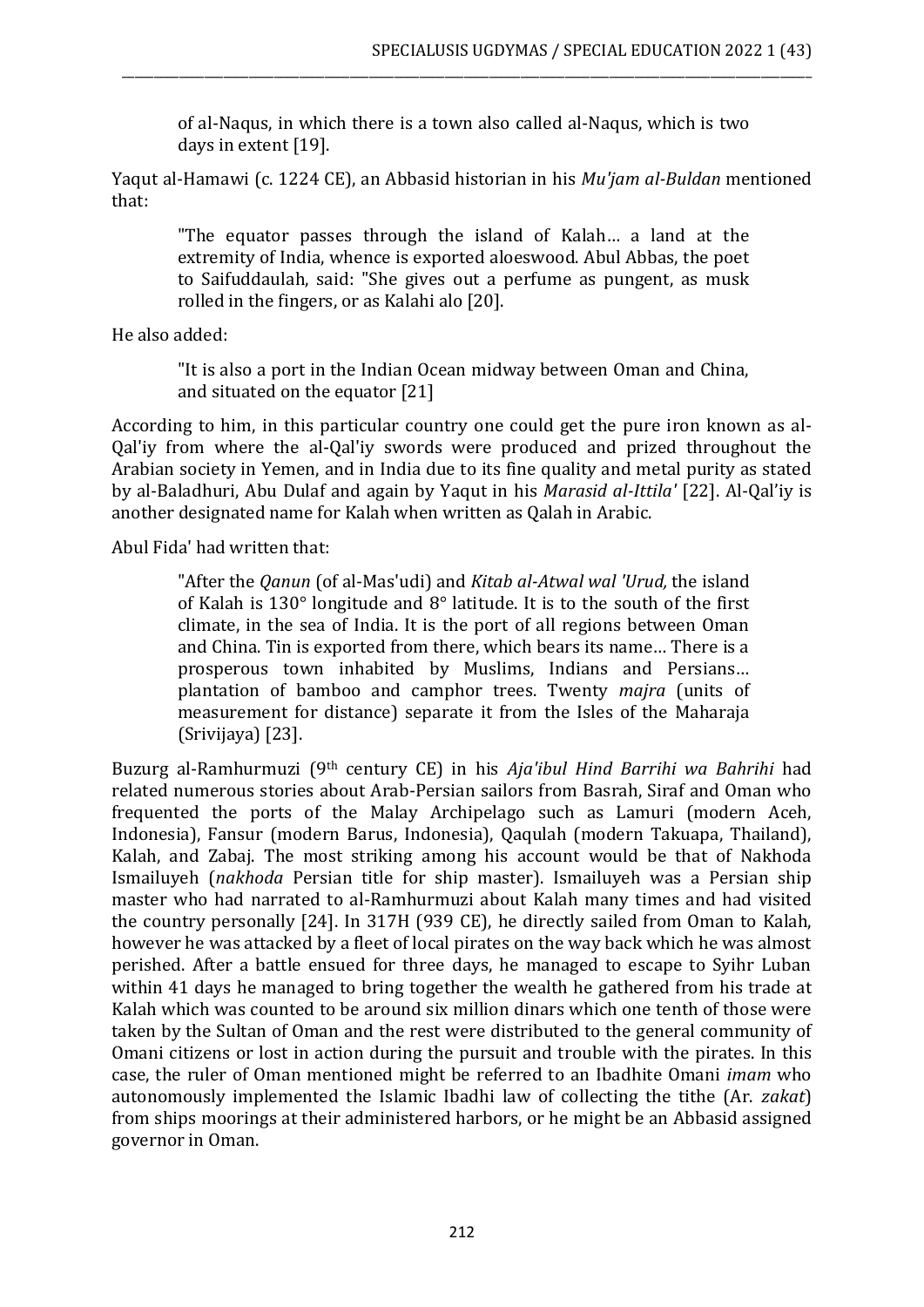In another occasion, Buzurg narrated the story of how the king of Kalah, named Sri Nata kindly treated an Omani *nakhoda* known as Juhud Kotah. The old *nakhoda* in a development had experienced a problem to remain seated folded legs when attending the royal court which is noted as *al-barsila*. The word was an interestingly a direct Arabic rendering of the Malay term of *bersila,* social meeting custom practiced even to this day. The king of Kedah was stated to also be the similar king of Zabaj and and The Golden Land (Ar. *Ardh al-Dzahab*). Historically, in between 10th and 12th century CE, the maharajas of Zabaj or Srivijaya Empire possessed Kedah as its twin capital if not the capital itself [25]. The king subsequently showed mercy and pardoned nakhoda for being unable to observe the court etiquette and humorously was said to have played a trick by telling the king the story of Kan'ad fish which enabled him to stretch his numb leg when he described its features. The king at that time ordered that the customary etiquette not to be implemented over any foreigners, especially to the Muslims. This account might suggest that Juhud Kotah had indeed conversed in simple Malay with the locals and thus transmitted it *per se* to al-Ramhurmuzi [26].

\_\_\_\_\_\_\_\_\_\_\_\_\_\_\_\_\_\_\_\_\_\_\_\_\_\_\_\_\_\_\_\_\_\_\_\_\_\_\_\_\_\_\_\_\_\_\_\_\_\_\_\_\_\_\_\_\_\_\_\_\_\_\_\_\_\_\_\_\_\_\_\_\_\_\_\_\_\_\_\_\_\_\_\_\_\_\_\_\_\_\_\_\_\_\_\_\_\_\_\_\_\_\_\_\_\_\_\_\_

The frequent mentioning of Kalah is supported also by Abu Dulaf al-Muhalhil (c. 10th century CE). His CE *Risalat* complemented many previous accounts resonating Kalah as a fortified city, spacious, impenetrable by enemies, full with lofty buildings, gardens, and water sources [27]. It was also where the prized al-Qal'iy sword mentioned in the *Kitab al-Ansab* of Baladhuri (c. 9th century CE) were forged and raw tin material was mined from [28]. Al-Muhalhil added that the swords were forged within the city walls surrounded by numerous cities, towns, and villages, the people had a considerable democratic stance in facing their rulers, had their own law system and eat wheat and palm date as well as traded vegetables and breads. Trade also transacted with the use of *fihri* dirham almost similar to the Abbasid standard and the use of *fulus* of much inferior metal while the king wore a type of Chinese *fir and* (Per. silk) and much depending on Chinese vassalage [29]. All these descriptions fit with other historical sources, for example, with the 11<sup>th</sup> century CE Tanjore Inscription of Chola Kingdom which mentioned similar characteristics of Kedah [30]. In brief, there was no country named Kalah by the Middle Easterners to advanced and prosperous for over than millennia, situated on the west coast of the Malay Peninsula other than Kedah. The concentration of Omani travellers, mostly merchants, over parts of Peninsular Malaysia at that time was also caused by the instability in India and southern China, which forced them to relocate to safer places [31]. This also mutually helped finance the rise of major and rich Malay port kingdoms such as Kedah and later the Malacca and Johor sultanates.

Other than numerous accounts about Kedah as demonstrated above, we might also see the role of other ports in Peninsular Malaysia visited by Omani sea travellers. Al-Mas'udi recalled a country named as Fanjab, but it was suggested by Wheatley (2010) as a misreading of Fanhan, a Peninsular Malaysia polity also known in the Chinese records as Pengheng or Pengkeng, which in all was Pahang in the east coast. Pahang was historically another old Malay polity which controlled traditionally the peninsula from as far north the coast of Terengganu down to the border of Johor in the south. Mas'udi stated:

"In the Sea of Kundrang (Gulf of Kunlun, which was Siam, mainland, Southeast Asia)" there are many people, including those called Fanjab, who have wavy hair and strange figures. In their small boats they wander round any ships which visit them and they throw (shoot) a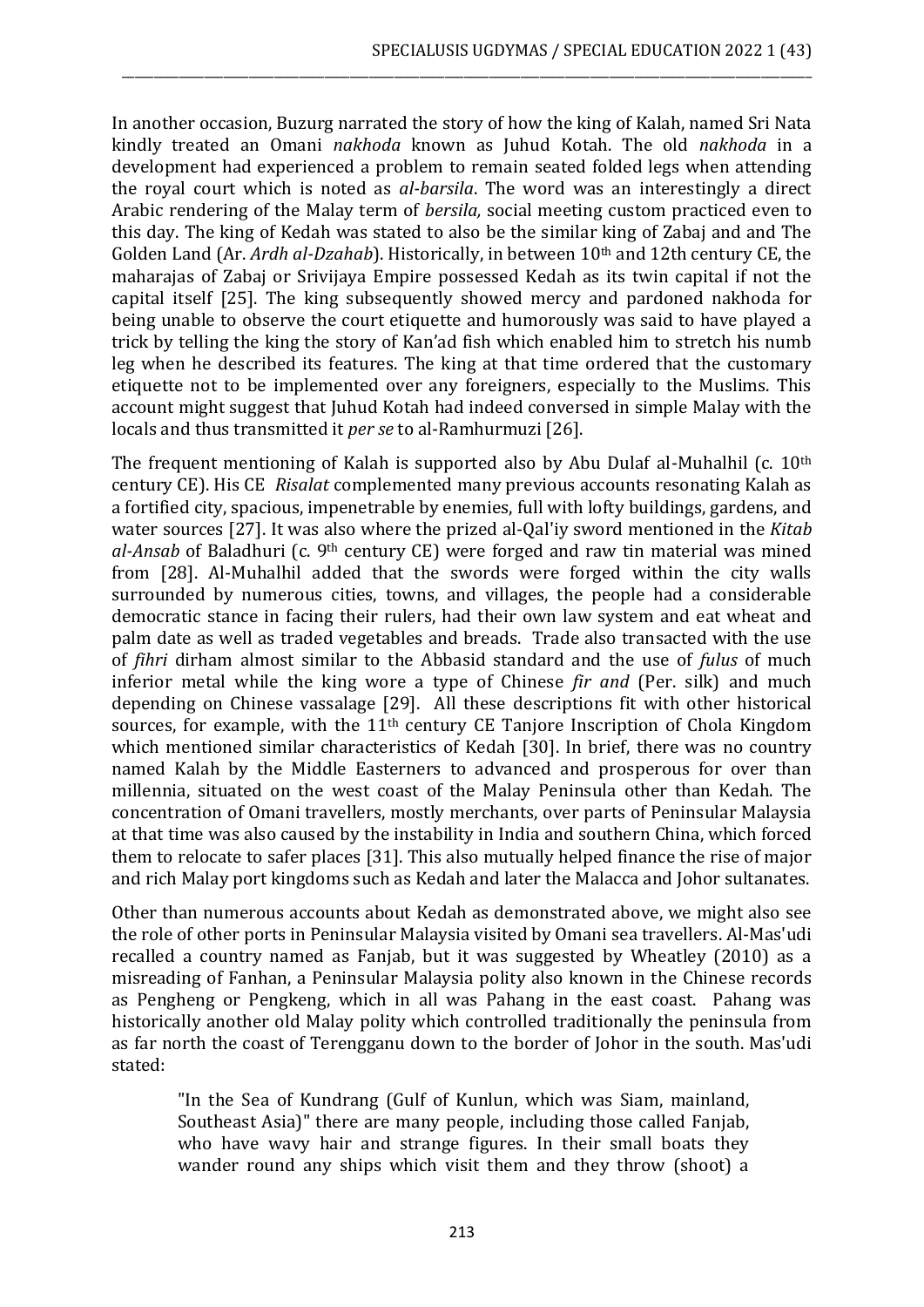strange type of poisoned arrow. Between these people and the land of Kalah are mines of tin (*al-rassas*) and mountains of silver. There are also mines of gold and lead which are seldom exploited [32].

\_\_\_\_\_\_\_\_\_\_\_\_\_\_\_\_\_\_\_\_\_\_\_\_\_\_\_\_\_\_\_\_\_\_\_\_\_\_\_\_\_\_\_\_\_\_\_\_\_\_\_\_\_\_\_\_\_\_\_\_\_\_\_\_\_\_\_\_\_\_\_\_\_\_\_\_\_\_\_\_\_\_\_\_\_\_\_\_\_\_\_\_\_\_\_\_\_\_\_\_\_\_\_\_\_\_\_\_\_

As for the island of Tioman, this island entrepot which was famous until the 16th and 17th century supported by countless archaeological remains of international commodities traded there [33]. Tioman of Pahang was mentioned by Sulaiman at Tajir, Ibn Khurdhadhbih, and al-Idrisi as stated previously and *Akhbar asSin wal-Hind* of Abu Zaid stated that:

"Then the ships travel to a place called Betumah (Tiyumah), which has fresh water for anyone who desires it, and the distance to it is ten days (from Kalah, thus strengthening the point that Kalah is a territory nearer to the southern extreme of the Malaysian Peninsula.) Then the ships set out for a place called Kundranj (also Kundrang above) which takes ten days. This is also quoted by Ibn al-Faqih [34].

# **3. Omani Travellers in the Classical Malaysian Literatures**

The classical Malays who lived in the polities shown above, on the other hand, were also found to be aware of the arrival of the Omani sea travellers only that the references were not as much as those retrieved from the classical Arab mainstream literature. This happened because many Malay literatures did not survive the climatic complex of the tropical region, and due to cultural factors such as war and relocation which often destroyed many materials in the process including libraries or archives owned by the Malay royals. Many accounts in the form of *hikayat* (chronicles) and *tarikh* (histories) from before 18th century CE survived only in copied works, but not the contemporary original manuscripts, thus some might be dismissed by certain historians as unreliable as they were not first hand and direct eyewitness to the settings. However, it is significant that the later works are regarded with respect, complimented somehow by many archaeological findings and foreign literatures which help giving context and value to the former given that some of them even talk about settings and events from as far back as the 4th to 8th century CE. The accumulation of accounts on the related topic also was comparatively small due to the period when classical Malaysians began to write more about their history, and the Omanis began to lose their maritime supremacy in the Indian Ocean and replaced by Yemenis and British alike [35].

The Omanis did not have much influences after Malaysian polities began to convert to Islam and adopted Islamic style of literature in between 13th century CE to 15th century CE. This was so as Islam and all its religious and cultural aspects as adopted by the locals originated from other Arab Muslim communities especially the Hejazians and Yemenites (mostly Hadhramis), so they appeared as celebrated figures in the literatures like Sulalatus Salatin (Sejarah Melayu), Hikayat Raja-raja Pasai, Hikayat Merong Mahawangsa, and Tarikh Fathani here and there. We should not simply conclude that Omanis did not present around Malaysian classical ports at Malacca, Kedah, and Johor, etc. as they were not recorded in local references. The underrepresentation of Omani travellers after the Abbasid Period might happen due to their humble role, and did not involve them as the main sponsor or owner of maritime enterprises nor they have political ambitions with the local kingdoms or sultanates which might have had spotlighted them. Nevertheless, the rare appearance is not totally in absentia.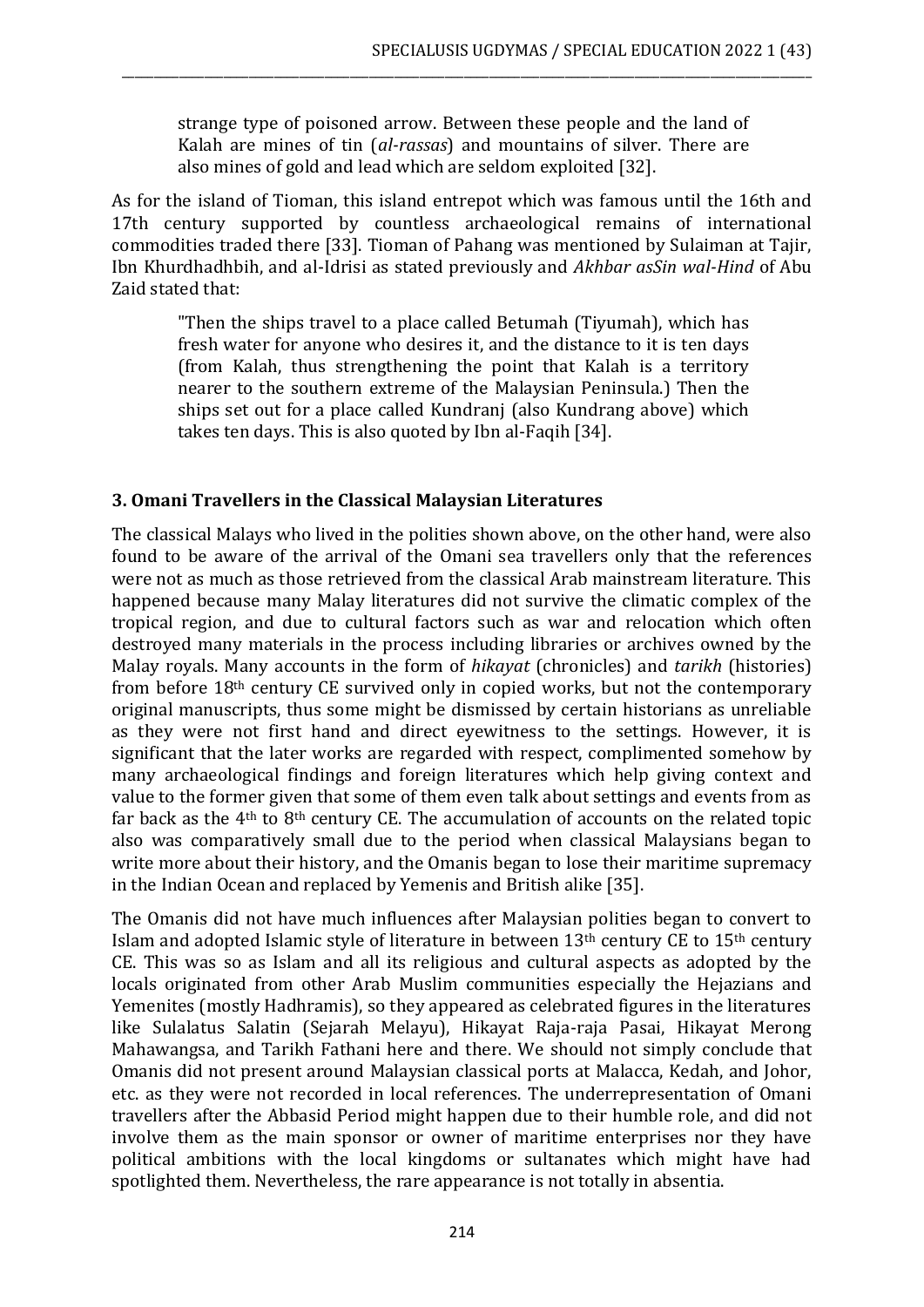In accordance to the trend, we found in classical Arabic literature, again Kedah becomes the main setting where references over the presence of Omani travellers occurred in classical Malaysia. The account may be referred to would be the  $18<sup>th</sup>$  to  $19<sup>th</sup>$  century CE century copy of Hikayat Merong Mahawangsa (HMM) and its descendant, the early 20th century CE At-Tarikh Silsilah Negeri Kedah (ATSK). The author of the former is unknown, however, the latter was produced by Muhammad Hassan bin Datuk Kerani Muhammad Arshad, the private secretary of the Sultan of Kedah at that time Sultan Abdul Hamid Halim Shah (r. 1882-1943) [36]. HMM tells the story of a legend that the first raja of Kedah, Raja Merong Mahawangsa originated from the Middle East known as The Land of Rum, and he settled out to travel to Kedah by sea after being assigned by the king of Rum looking out for his lost son where he eventually discovered near Langkawi Island in Kedah. Legend may it be as the hikayat was heavily influenced by Persians Hikayategh Sulaiman, however the tale is rationalised by ATSK historical account stating that the first raja was indeed Maharaja Darbaraja who fled the kingdom of Gumerun [37].

\_\_\_\_\_\_\_\_\_\_\_\_\_\_\_\_\_\_\_\_\_\_\_\_\_\_\_\_\_\_\_\_\_\_\_\_\_\_\_\_\_\_\_\_\_\_\_\_\_\_\_\_\_\_\_\_\_\_\_\_\_\_\_\_\_\_\_\_\_\_\_\_\_\_\_\_\_\_\_\_\_\_\_\_\_\_\_\_\_\_\_\_\_\_\_\_\_\_\_\_\_\_\_\_\_\_\_\_\_

This particular Gumerun was in fact a kingdom situated at Ormuz (also Hormoz), a Persian kingdom situated at the entrance of the Persian Gulf which had controlled its surroundings in around the early centuries CE [38]. It is however difficult to set the date of the arrival of the king who fled the Persian invasion as both sources did not include any dates, however, based on Tarikh Fathani of Sheikh Safiuddin al-Abbasi of 15th century Patani the establishment of the dynasty which ruled Kedah and Patani happened around 3rd century CE, and interestingly the defeat of the king of Hormoz at the hand of the Sassanid king also historically happened in the same period [39]. We may assume that Maharaja Darbar Raja and thus the legendary Merong could be the very same person with the king of Gumerun. One evident to the historical and legend of these stories is that one cape in Langkawi Island was named Tanjung Gemerun which according to locals was to commemorate the anchoring of Maharaja Darbar Raja's fleet when he first arrived to Kedah after sailing passed the Andaman coast [40]. The kingdom of Ormuz was throughout most of its history was ruled by Persian-Arab rulers, especially of Omani descent up until the 16th to 17<sup>th</sup> century CE when a Ya'rubite Omani dynasty from the Omani heartland took over the domination of the area [41].

Turning to ATSK, it may contain perhaps the most vivid recollection of the presence of Omani sea travellers at hand. The account tells a particular story of how Tengku Muhammad Jiwa, the future sultan of Kedah (r.1710-1778), met with Omani vessels and crew in 1122H (1710 CE). The story began when the prince went to study Islamic sciences in Java, Palembang, and Malabar following his Yemenite teacher by the name of Sheikh Abdul Jalil al-Mahdani (or supposedly al-Mahdali, a Hadhrami *sayyid* clan name?). He was away for years until one day he missed his father and country so dearly that he decided to influence his teacher to come to Kedah. Without knowing that at the same time his father Sultan Abdullah al-Mu'adzam Shah (r.1698-1706CE) had passed away, he sailed from Malabar (modern Kerala, South India) with his teacher and peers until they reached the coast of Mergui (modern Myeik, Myanmar) where they met with Kedah mission looking out for him. The journey importantly occurred via a *baghalah* type ship of Arabian Sea owned by a Muscati *jeragan* (shipwright).

The story relates:

"Thus, on the first day of Jamadilakhir year of Hijrah, one thousand one hundred and twenty two, Tengku Muhammad Jiwa asked Tuan Syeikh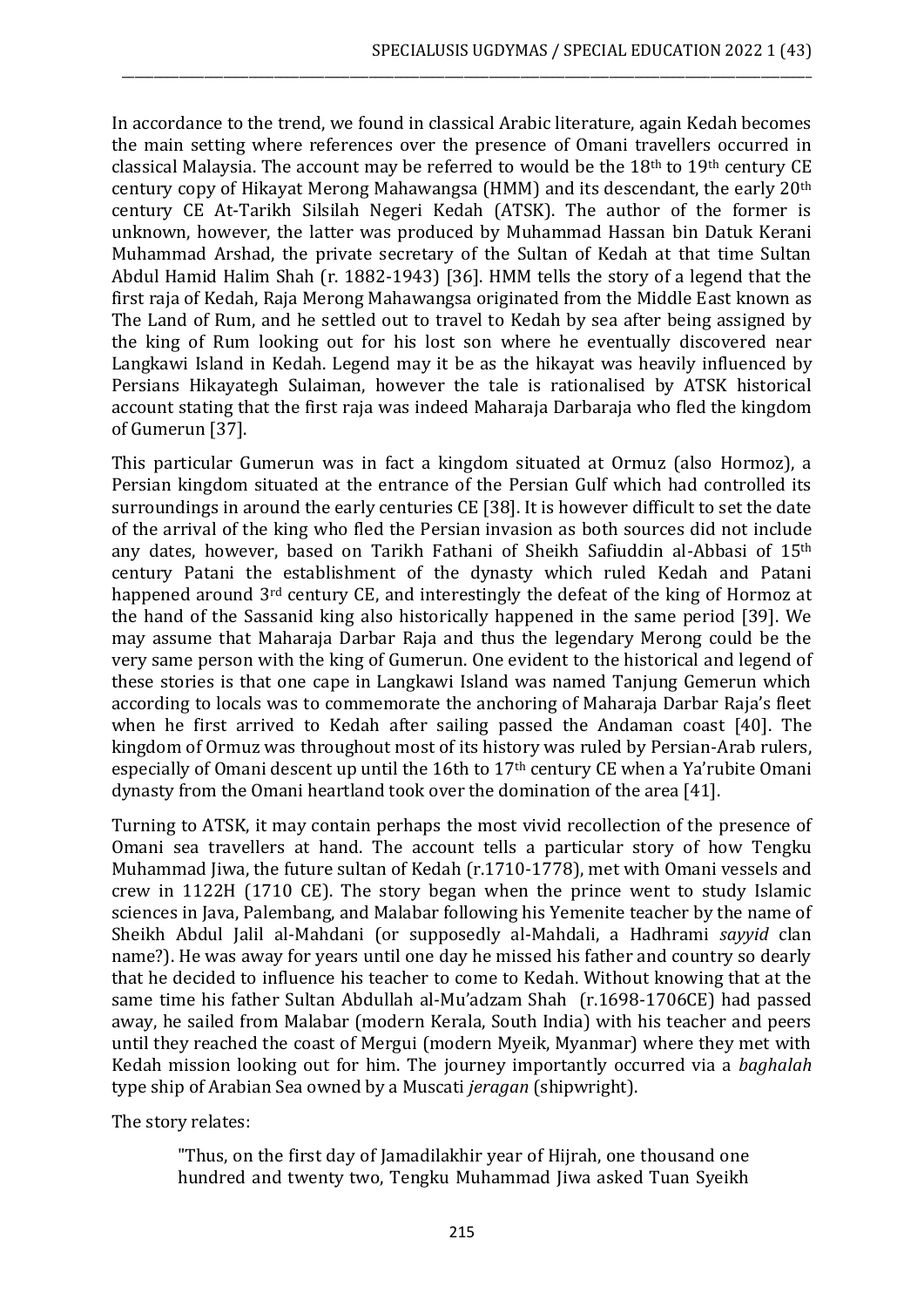Abdul Jalil and Hapis Sab to go to Kedah and mentioned that the kingdom is big and the king is a Muslim named Sultan Abdullah... [42].

\_\_\_\_\_\_\_\_\_\_\_\_\_\_\_\_\_\_\_\_\_\_\_\_\_\_\_\_\_\_\_\_\_\_\_\_\_\_\_\_\_\_\_\_\_\_\_\_\_\_\_\_\_\_\_\_\_\_\_\_\_\_\_\_\_\_\_\_\_\_\_\_\_\_\_\_\_\_\_\_\_\_\_\_\_\_\_\_\_\_\_\_\_\_\_\_\_\_\_\_\_\_\_\_\_\_\_\_\_

It continues:

"… and so Tengku Muhammad Jiwa, altogether three of them made preparations and went on a baghalah of a Muskati man who happened to halt at India on his way to the Southeast… [43].

Together with Kedahan ships, the Omani baghalah passed the coast of the Andaman Sea until they reached Langkawi where Kedahan Laksamana (admiral) patrols halted them at the entrance of Selat (the Strait of) Tanjung Timun and Selat Tiloi near the modern town of Kuah. In commemorating the return of Kedahans until today, name the entrance to the strait, which is in between Tanjung (the Cape of) Chawat) and Pulau (the Island of) Bumbon as Selat Baghalah Tengku Muhammad Jiwa Balik (The Strait of The Returning Baghalah of Tengku Muhammad Jiwa) or shortened as Selat Berala [44]. In Langkawi, all of them got the opportunity to tour around and while they were at Pulau Dayang Bunting a part of Langkawi, the Omani jeragan was recorded to say that his intuition says that there are treasures being hidden at the bottom of the Tasik (The Lake of) Dayang Bunting which made the tengku smiles.

"Thus, in the following day the Arab people, jeragan of the baghalah conveyed to Tengku Muhammad Jiwa in Arabic, "Within my humble falak (astrology) calculation, there is a lot of precious treasure within this lake. Thus Tengku Muhammad Jiwa smiled… [45].

It is fascinating how in 18th century Malay accounts there are still Omani vessels and shipmasters still continuing the maritime tradition of visiting Malaysian coast and beyond as left by their forefathers from 9th century CE. The main activity was clear that other than moving mercantile cargoes for seasonal trade in the Malay Archipelago, they also moved passengers along their way, especially when they were passing southern India. The navigational and astronomical knowledge of the Omani shipwright must be a common skill which helped them survive in the Indo-Pacific network until British and Dutch colonial powers finally ended non-European maritime activities in the region in between the 19th and 20<sup>th</sup> century CE.

Outside Kedah, references to Omani might be found in Persian adaptation Malay *hikayat* called Syair Madhi which depicts a hero named Badrul Jabil (supposedly Jamil) and Rauza Khan who fought a cruel tyrant in Persia. The Malay literature has a colophon stating that it was copied in 1330H (1911CE) at Kampung Tembaga, in Singapura [46]. Just like any other *hikayat* which ended in Singaporean colonial collections, the *hikayat* might also originate from Kedah or any nearby state

# **4. Conclusion**

This study gives insights on the historical relationship shared by both Malaysian and Omani nations since classical times. Various references in the form of Arab as well as Malay literatures in between the 9th century CE up to early 20<sup>th</sup> century CE show that Omani sea travellers had visited Malaysia particularly in what was then the Kingdom of Kedah. The references are essential as they provide information of different settings of the society during that time and their international activities. This is quite useful as a kind of benchmark in developing current and future society, especially for the international strategic cooperation between Malaysia and Oman pertaining cultural and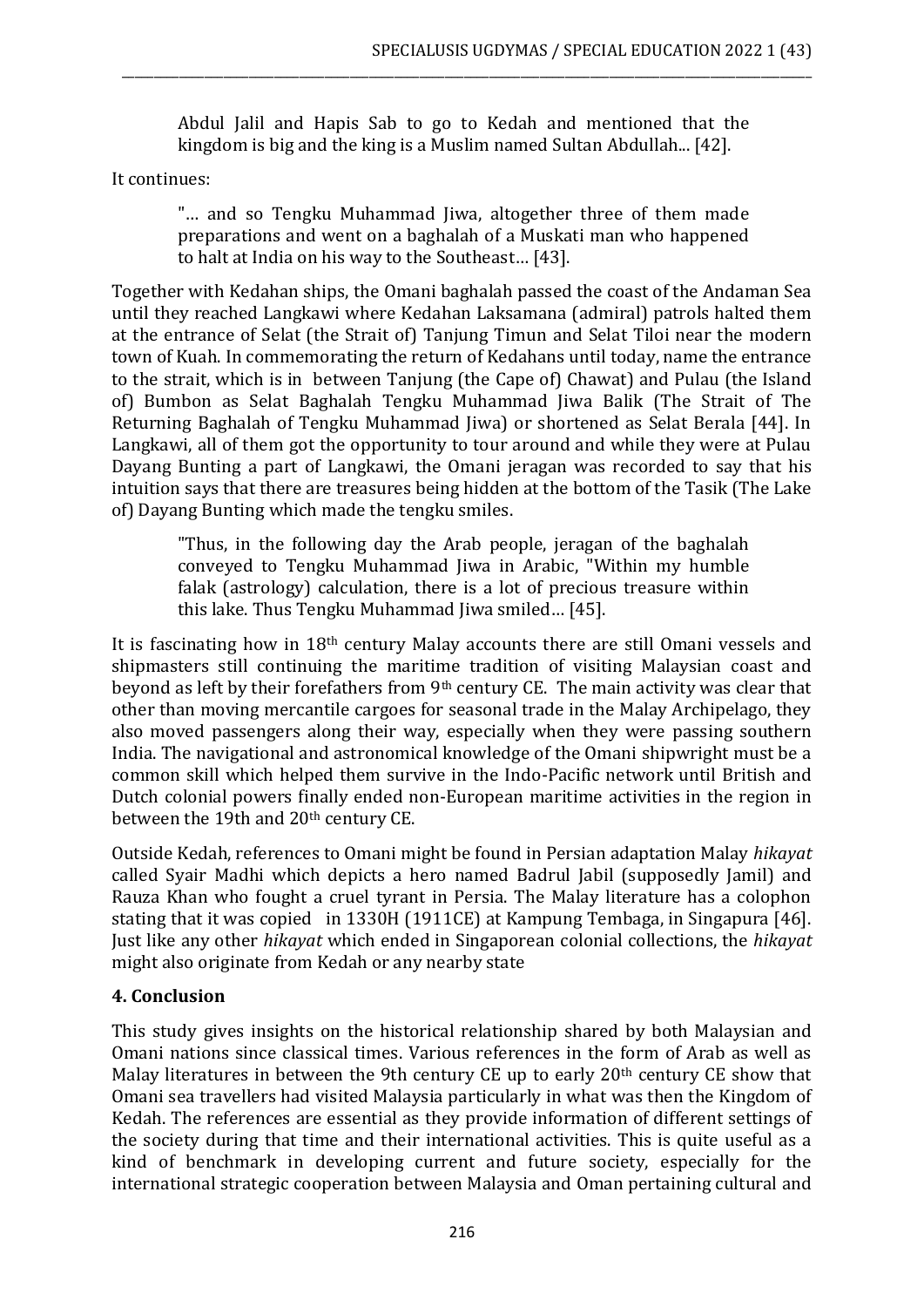economic aspects. The revelations from the literatures provides awareness that the nations were once great, interrelated, and interdependent along the Indo-Pacific maritime network until colonial powers partitioned them apart. In Oman, the political disintegration involved the Bu Sa'idi Dynasty which once ruled down until the Tanzanian coast, while in Malaysia it involved the Sultanate of Kedah which ruled up until southern Myanmar, and the Sultanate of Johor who ruled southern Peninsular Malaysia together with Riau Archipelago. Kedah was sliced accordingly by the Siamese (modern Thailand) and British in between 1786 to 1909, while Johor-Riau was divided by British and Dutch through a treaty in 1824 and all these had handicapped the nations from their advancement until independence. By highlighting the relationship, thus the nations may start to leave their colonial disability and reach their full potential together.

\_\_\_\_\_\_\_\_\_\_\_\_\_\_\_\_\_\_\_\_\_\_\_\_\_\_\_\_\_\_\_\_\_\_\_\_\_\_\_\_\_\_\_\_\_\_\_\_\_\_\_\_\_\_\_\_\_\_\_\_\_\_\_\_\_\_\_\_\_\_\_\_\_\_\_\_\_\_\_\_\_\_\_\_\_\_\_\_\_\_\_\_\_\_\_\_\_\_\_\_\_\_\_\_\_\_\_\_\_

## **Data Availability**

The data are available from the corresponding author upon reasonable request.

## **Conflictof interest**

There is no conflict of interest.

### **ACKNOWLEDGEMENT**

## **THIS ARTICLE IS AN OUTPUT OF OUR FRGS19-030-0638 PROJECT FULLY FUNDED BY THE MINISTRY OF HIGHER EDUCATION MALAYSIA.**

### **References**

- [1] Stephen Chia and Barbara Watson Andaya,*Bujang valley and early civilisations in Southeast Asia*,Department of National Heritage Ministry of Information, Communications and Culture, Malaysia, Kuala Lumpur, 2011.
- [2] Derek Heng,*Sino-Malay trade and diplomacy from the tenth through the fourteenth century*, ISEAS, Singapore, 2012; Paul Wheatley,*The golden khersonese*, Universiti Malaya Press, Kuala Lumpur, 1961.
- [3] Suzuki Takashi,*The history of Srivijaya under the tributary trade system of China*, Mekong Publishing Company Limited, China, 2012.
- [4] Rahmah Ahmad H. Osman, Nabil Nadri, Md. Salleh Yaapar, Elmira Akhmetova, and
- Adham Hawawiya, *Oman in the Malaysian Memory: The Historical Reference*
- *and Cultural Heritage of Omani Nation in Malaysia*, Zakirat Oman, Sultanate of Oman, 2018.
- [5] Muhammad Hassan Dato' Kerani Muhammad Arshad,*At-tarikh salasilah negeri Kedah*,

Dewan Bahasa Dan Pustaka, Kuala Lumpur, 1968.

- [6] Paul Munoz, *Early kingdoms Indonesian archipelago and the Malay peninsula*, Edition Didier Millet, Singapore, 2016; Paul Wheatley, *The golden khersonese*, Universiti Malaya Press, Kuala Lumpur, 1961.
- [7] Paul Munoz, *Early kingdoms Indonesian archipelago and the Malay peninsula*, Edition Didier Millet, Singapore, 2016;Paul Wheatley, *The golden khersonese*, Universiti Malaya Press, Kuala Lumpur, 1961.
- [8] George Coedes, *The Indianized states of Southeast Asia*, Univ. of Malaya Press, Singapore, 1968.
- [9] Sulayman at-Tajir and Abu Zaid As-Sirafi, *Rihlatus Sirafi: Catatan pengembaraan di alam Melayu, China, India dan Afrika* [Sirafi's voyages: Notes on adventures in the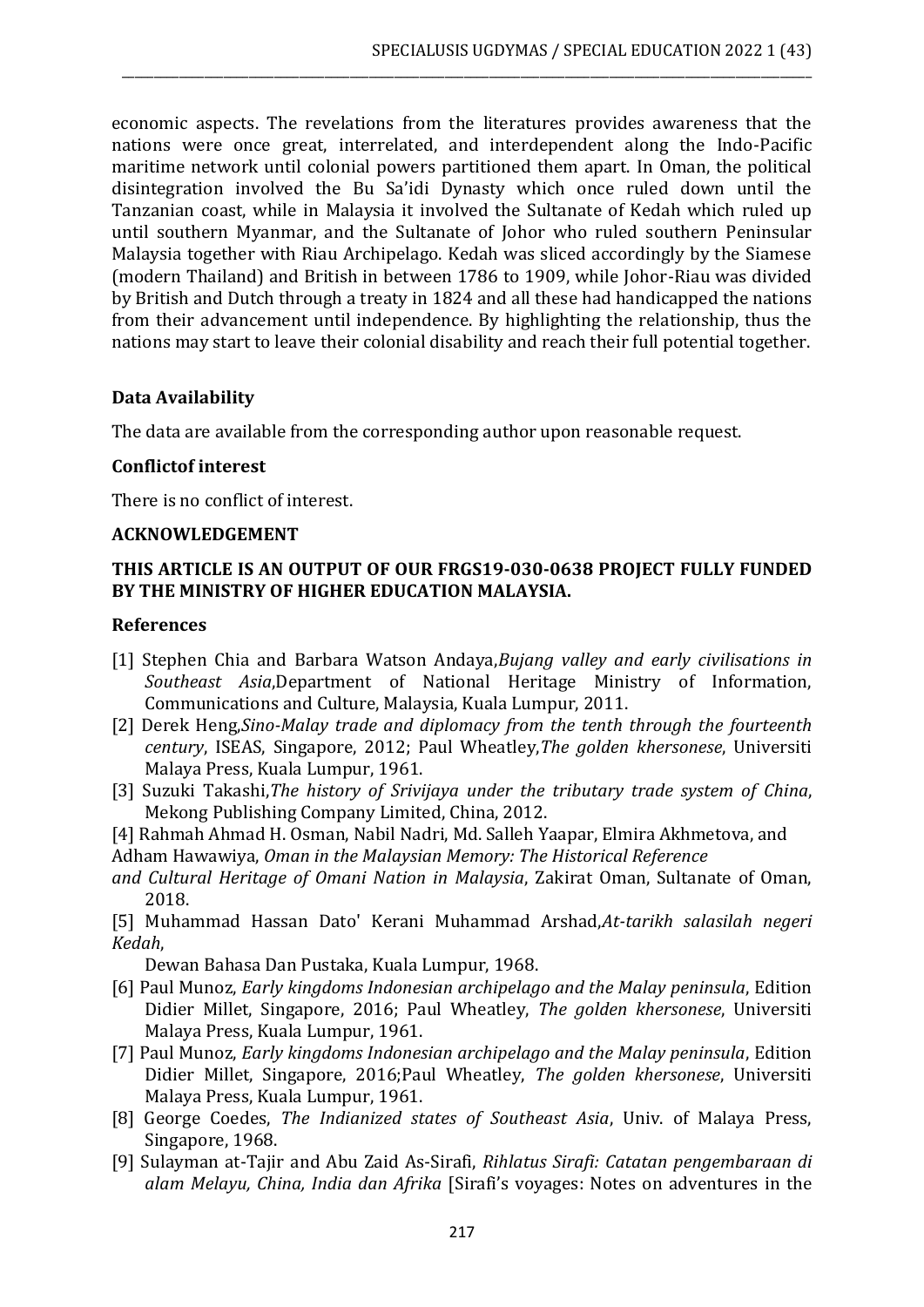Malay world, China, India and Africa]*.* Translated by Arsyad Mokhtar.Baytul Hikma, Pulau Pinang, 2017.

\_\_\_\_\_\_\_\_\_\_\_\_\_\_\_\_\_\_\_\_\_\_\_\_\_\_\_\_\_\_\_\_\_\_\_\_\_\_\_\_\_\_\_\_\_\_\_\_\_\_\_\_\_\_\_\_\_\_\_\_\_\_\_\_\_\_\_\_\_\_\_\_\_\_\_\_\_\_\_\_\_\_\_\_\_\_\_\_\_\_\_\_\_\_\_\_\_\_\_\_\_\_\_\_\_\_\_\_\_

- [10] Sulayman at-Tajir and Abu Zaid As-Sirafi, *Rihlatus Sirafi: Catatan pengembaraan di alam Melayu, China, India dan Afrika* [Sirafi's voyages: Notes on adventures in the Malay world, China, India and Africa]*.*Translated by Arsyad Mokhtar, Pulau Pinang: Baytul Hikma, 2017.
- [11] Paul Munoz, *Early kingdoms Indonesian archipelago and the Malay peninsula*, Edition Didier Millet, Singapore, 2016. Paul Wheatley, *The golden khersonese*, Universiti Malaya Press, Kuala Lumpur, 1961.
- [12] Paul Munoz, *Early kingdoms Indonesian archipelago and the Malay peninsula*, Edition Didier Millet, Singapore, 2016. Paul Wheatley, *The golden khersonese*, Universiti Malaya Press, Kuala Lumpur, 1961.
- [13] Ibn Khondazbah, *Al-masalik wal mamalik*[The roads and kingdoms].Translated by Arsyad Mokhtar, Geroda Merah Press, Kuantan, 2017.
- [15] Allama Syed Sulaiman Nadvi,*The Arab navigation*, Adam Publishers and Distributors, New Delhi, 2007.
- [16] Abu al-Hasan Ali ibn al-Husayn ibn Ali al-Mas'udi,*Meadows of gold and mines of gems.* Vol. 1. Translated by Aloys Sprenger, The Oriental Translation Fund of Great Britain and Ireland, London, 1841.

[17] Paul Wheatley, *The golden khersonese*, Universiti Malaya Press, Kuala Lumpur, 1961.

[18] Buzurg al-Rahmhurmuzi, *Aja'ibul Hind: Kisah-kisah ajaib di daratan dan lautan*  [Miracle of India: Miracle stories on the mainland and the Indian ocean]. Translated by Arsyad Mokhtar, Baytul Hikma, Pulau Pinang, 2016.

- [19] Suzuki Takashi, *The history of Srivijaya under the tributary trade system of China*, Mekong Publishing Company Limited, China, 2012.
- [20] Buzurg al-Rahmhurmuzi, *Aja'ibul Hind: Kisah-kisah ajaib di daratan dan lautan*  [Miracle of India: Miracle stories on the mainland and the Indian ocean]. Translated by Arsyad Mokhtar,Baytul Hikma, Pulau Pinang, 2016.
- [27] Abu Dulaf al-Muhalhil, *Arrisalah al-ula* [The first message]*.* Translated byArsyad Mokhtar, Geroda Merah Press, Kuantan, 2018.
- [28] Ahmad bin Yahya Baladhuri,*Ansab al-ashraf* [Genealogies of the nobles], Dar al-Kutub al-'Ilmiyah, Bayrut, 2011. (Original work published for the first time between 1939-1971 by the School of Oriental Studies, Hebrew University).
- [29] Abu Dulaf al-Muhalhil, *Arrisalah al-ula* [The first message]*.* Translated by Arsyad Mokhtar, Geroda Merah Press, Kuantan, 2018.
- [30] Paul Wheatley, *The golden khersonese*, Universiti Malaya Press, Kuala Lumpur, 1961.
- [31] Derek Heng, *Sino-Malay trade and diplomacy from the tenth through the fourteenth century*, ISEAS, Singapore, 2012; Muhammad Nabil Ahmad Nadri, Ahmad Shami Fiqri Abdul Kharim, and Mohd Helmi Mohd Sobri, "Tamra Terengganu 702H: Continuation of pre-Islamic Malay prasasti tradition," *Jurnal Sultan Alauddin Sulaiman Shah* (JSAS),vol. 7, no. 1, pp. 89-102, 2020.
- [32] Paul Wheatley, *The golden khersonese*, Universiti Malaya Press, Kuala Lumpur, 1961;A. Samad Ahmad. Edisi pelajar: *Sulalatus salatin* [Student edition: Malay annals], Dewan Bahasa dan Pustaka, Kuala Lumpur, 2003.
- [33] Nik Hassan Shuhaimi and Zuliskandar Ramli,*Prasejarah dan protosejarah tanah Melayu*[Prehistory and protohistory of the Malay world], Dewan Bahasa dan Pustaka, Kuala Lumpur, 2018.